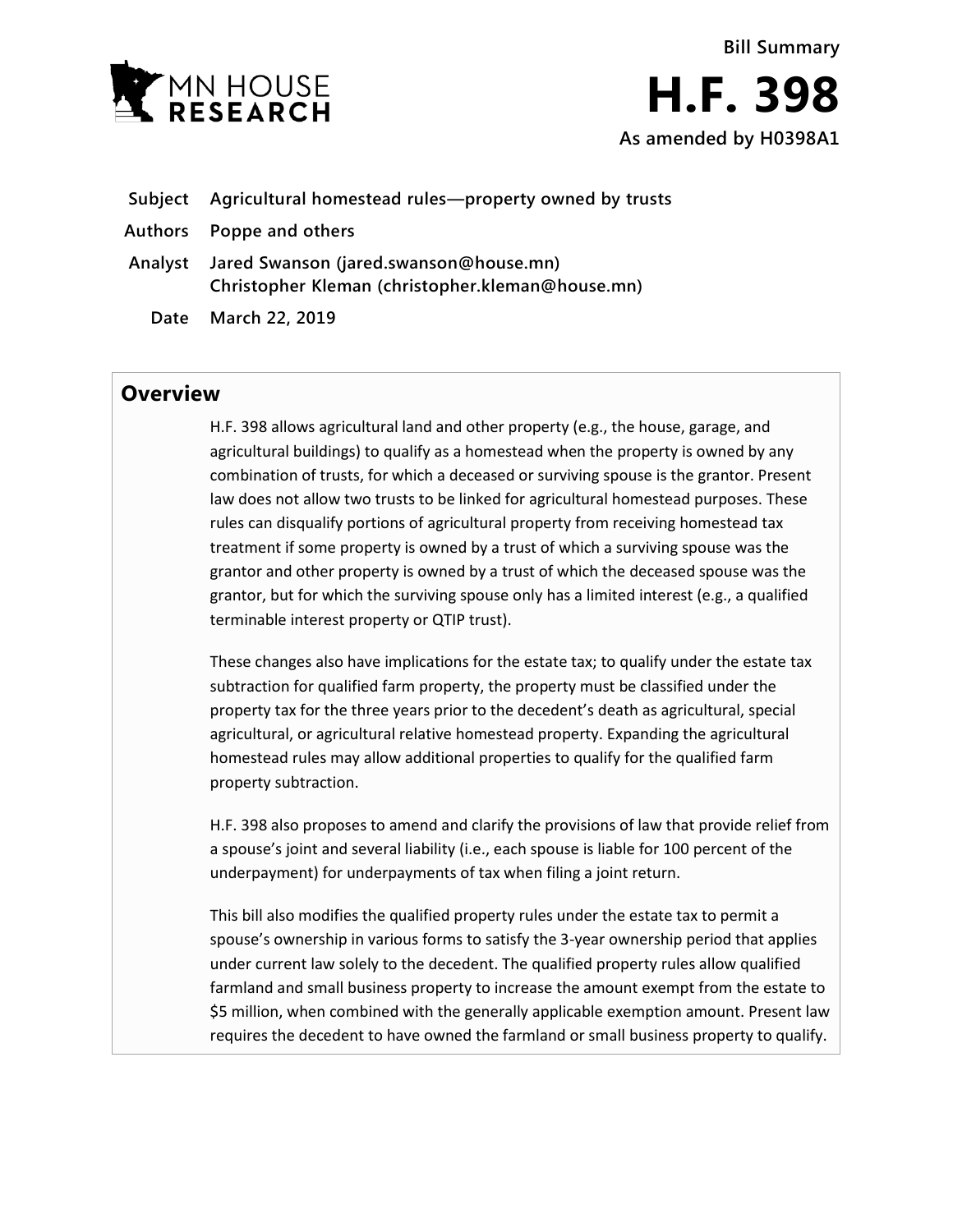# **Summary**

**Section Description**  $\mathbf{1}$ **Agricultural homesteads; special provisions.** Eliminates language allowing certain special agricultural homesteads owned by grantor trusts to qualify for homestead property tax status. This language is moved to section 2. **Effective date:** taxes payable in 2020.  $\overline{2}$ **Trust property; homestead.** Modifies the statute that allows certain properties owned by trusts to qualify for homestead property tax treatment. This section: Adds the language eliminated in section 1. Defines agricultural land for agricultural homestead rules and classification statutes so that the rules requiring agricultural property to have the same ownership (e.g. when a farm is divided into multiple parcels with different owners or when there are multiple owners of a parcel) are satisfied if the properties are owned by some combination of the individual owner, the individual's spouse or surviving spouse, or a trust or trusts, the grantor of which is the individual, spouse, surviving spouse, or deceased spouse.

> Extends the proposed trust ownership rule to noncontiguous parcels located within four townships or cities.

**Effective date:** taxes payable in 2020.

#### 3 **Tax liability; joint income tax returns.**

Provides for automatic innocent spouse and equitable relief when a taxpayer qualifies for this type of relief under the Internal Revenue Code. Eliminates the requirement to request a separate return within six years of the due date for the return when requesting allocation of liability. Allocation may be requested if a spouse is no longer married to the spouse with whom they filed a joint return.

**Effective date:** Tax year 2019

#### $\overline{4}$ **Estate tax; qualified small business property.**

Modifies the required holding period for qualified small business property to provide that ownership by either of the spouses in various ownership forms (undivided, joint, QTIP trust, etc.) can be used to satisfy the 3-year requirement. It does not matter if the spouse predeceased the decedent. Under current law, the decedent is required to own the property for the 3-year period.

**Effective date:** Decedents dying after December 31, 2017